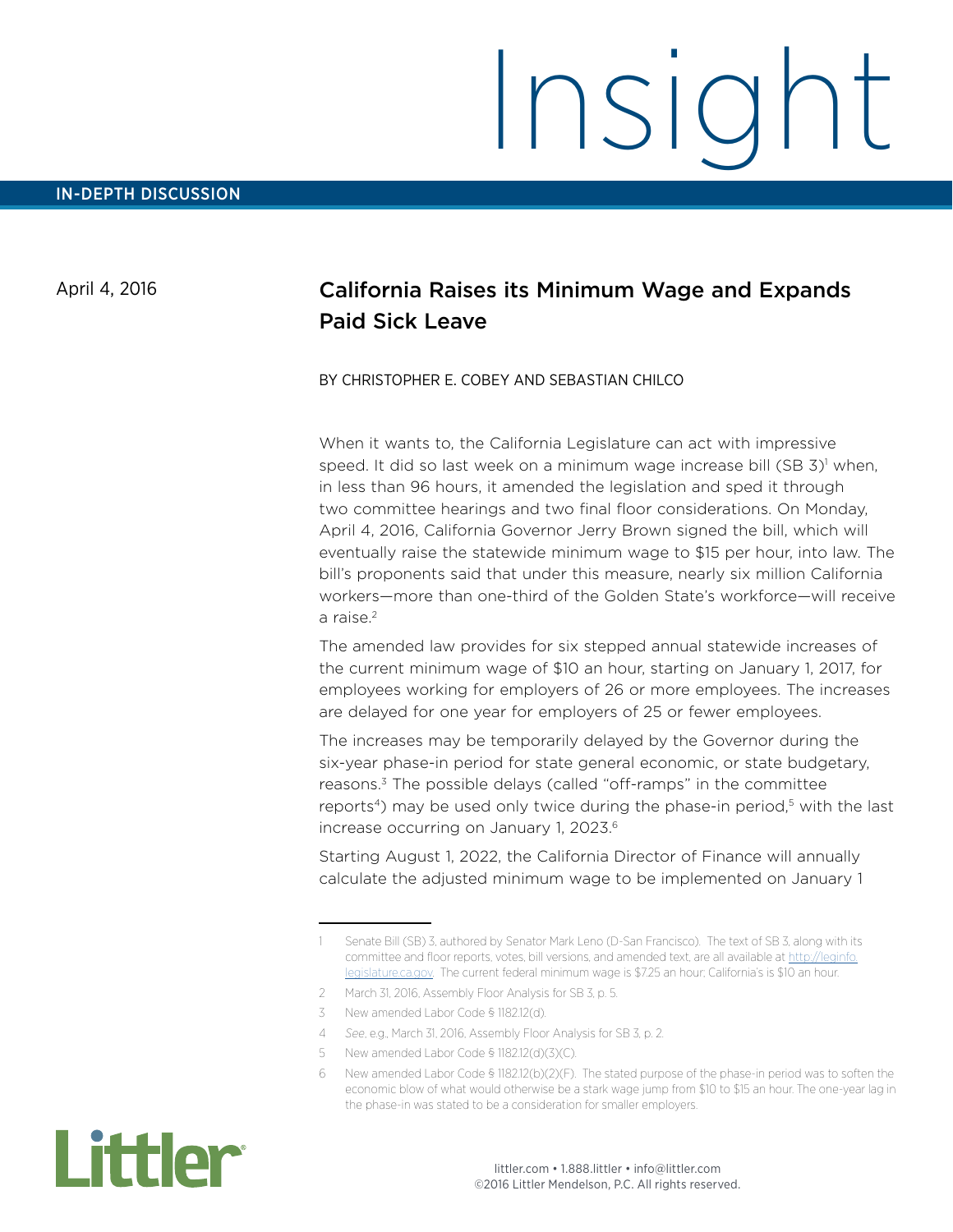# $\sqrt{151}$   $\sqrt{151}$   $\sqrt{151}$   $\sqrt{151}$   $\sqrt{151}$   $\sqrt{151}$   $\sqrt{151}$   $\sqrt{151}$   $\sqrt{151}$   $\sqrt{151}$   $\sqrt{151}$   $\sqrt{151}$   $\sqrt{151}$   $\sqrt{151}$   $\sqrt{151}$   $\sqrt{151}$   $\sqrt{151}$   $\sqrt{151}$   $\sqrt{151}$   $\sqrt{151}$   $\sqrt{151}$   $\sqrt{151}$

of the following year.7 The calculation will be based on a specified formula, which includes a version of the consumer price index (CPI).<sup>8</sup> SB 3's indexing provision allows only increases to the minimum wage - no decreases.<sup>9</sup>

Governor Brown huddled with legislators and some stakeholders the last weekend in March to reach a deal that included raising the state minimum wage, ditching two labor-backed minimum wage initiatives headed for the November 2016 California general election ballot (one of which had already qualified for the ballot), and extending paid sick leave to the state's estimated half-million, in-home supportive services workers.

Legislative suggestions for regional minimum wages, such as those passed in Oregon,<sup>10</sup> and New York, were not considered for inclusion in the version of the bill that passed in California.<sup>11</sup> Thus, under SB 3's provisions, employers in El Centro will be paying their minimum wage workers the same rate as employers in San Francisco.

Unlike laws passed by some other states,<sup>12</sup> SB 3 does not bar counties and cities from enacting their own minimum wages that are higher than the state's minimum wage.

The enactment of SB 3 is expected to result in the withdrawal of the Service Employees International Union (SEIU)-backed minimum wage initiative that already qualified for the fall general election,<sup>13</sup> as well as a second initiative on the same subject that had not yet qualified for the ballot.

Last week's votes in the two committees and in the State Assembly and Senate were along party lines (with a single exception), with Democrats supporting, and Republicans opposing, the bill. The final legislative floor report identified the "co-sources" of the bill as the SEIU California State Council, the United Food and Commercial Workers, and the Western Center on Law and Poverty.14

Though a significant boost, the new law will not create the first \$15-per-hour rate in the state. For example, the City of Los Angeles in 2015 enacted an ordinance to raise the city's minimum wage to \$15 an hour for larger employers by July 1, 2020.<sup>15</sup>

# Who is affected?

The scope of the minimum wage's application is set by the amended statute's definition of "employer."<sup>16</sup> This definition is more expansive than some of the 22 other existing definitions of the term in the current

- 7 New amended Labor Code § 1182.12(c)(1). Note that the initial assessment and possible adjustment in 2022 will be only for the minimum wage rate for employers of 26 or more employees. The initial assessment and possible adjustment of the minimum wage for smaller employers will occur one year later, because of the phase-in lag for that group of employers.
- This process, known as "indexing" (see, e.g., new amended Labor Code § 1182.12(c)(3)(a)), is used to recalculate the periodic change in the minimum wage in at least 15 states, and many municipalities.
- 9 New amended Labor Code § 1182.12(c)(2).
- 10 See Jennifer Warberg, *[Historic Minimum Wage Increase in Oregon](http://www.littler.com/publication-press/publication/historic-minimum-wage-increase-oregon)*, Littler ASAP (Mar. 4, 2016).
- 11 For a description of the significant differences in regional economic conditions within California, see Ben Casselman, *[California's \\$15 Minimum Wage Makes A](http://fivethirtyeight.com/features/californias-15-minimum-wage-makes-a-lot-less-sense-outside-of-silicon-valley/?ex_cid=538fb)  [Lot Less Sense Outside Of Silicon Valley](http://fivethirtyeight.com/features/californias-15-minimum-wage-makes-a-lot-less-sense-outside-of-silicon-valley/?ex_cid=538fb)* 538 (Apr. 1, 2016).
- 12 See R. Brian Dixon and Sebastian Chilco, *[Minimum Wages, Maximum Challenges in 2016 \(2017, 2018 . . .\)](http://www.littler.com/publication-press/publication/minimum-wages-maximum-challenges-2016-2017-2018)*, Littler Insight (Dec. 11, 2015). Missouri and Michigan included provisions preempting local minimum wages higher than the state's, as did North Carolina in March 2016.
- 13 "The Fair Wage Act of 2016" (Initiative No. 1695; 15-0032; text available through the Attorney General's website at <http://oag.ca.gov/initiatives>. Under state law, proponents have until June 30, 2016, to withdraw the measure from the November 2016 general election ballot. The initiative that has not yet qualified is the "Raise California's Wage and Paid Sick Days Act of 2016," and bears AG-issued number 15-0105.
- 14 March 31, 2016, Senate Floor Analysis, pp. 7-11. Listed supporters of the bill included many labor organizations, some cities and mayors, and one county. Listed opponents included many chambers of commerce and other business associations; the California Chamber of Commerce gave SB 3 its "job killer" rating.
- 15 *See* Shiva Shirazi Davoudian, *[The Trend Continues: Los Angeles City Council Tentatively Approves Citywide \\$15 Minimum Wage and Proposes Sick Leave](http://www.littler.com/publication-press/publication/trend-continues-los-angeles-city-council-tentatively-approves-citywide)  [Ordinance](http://www.littler.com/publication-press/publication/trend-continues-los-angeles-city-council-tentatively-approves-citywide)*, Littler ASAP (May 20, 2015). At this writing, some other California jurisdictions that will require \$15 per hour before SB 3, and the date the \$15 per hour rate becomes effective for at least some employers there, include the cities of San Francisco (7/1/18), El Cerrito (1/1/19), Emeryville (7/1/18), Mountain View (1/1/18), Santa Monica (7/1/20), Pasadena (7/1/20, with conditions), and Los Angeles County (unincorporated areas: 7/1/20).
- 16 New amended Labor Code § 1182.12(b)(3): " … 'employer' means any person who directly or indirectly, or through an agent or any other person, employs or exercises control over the wages, hours, or working conditions of any person. For purposes of this subdivision, "employer" includes the state, political subdivisions of the state, and municipalities."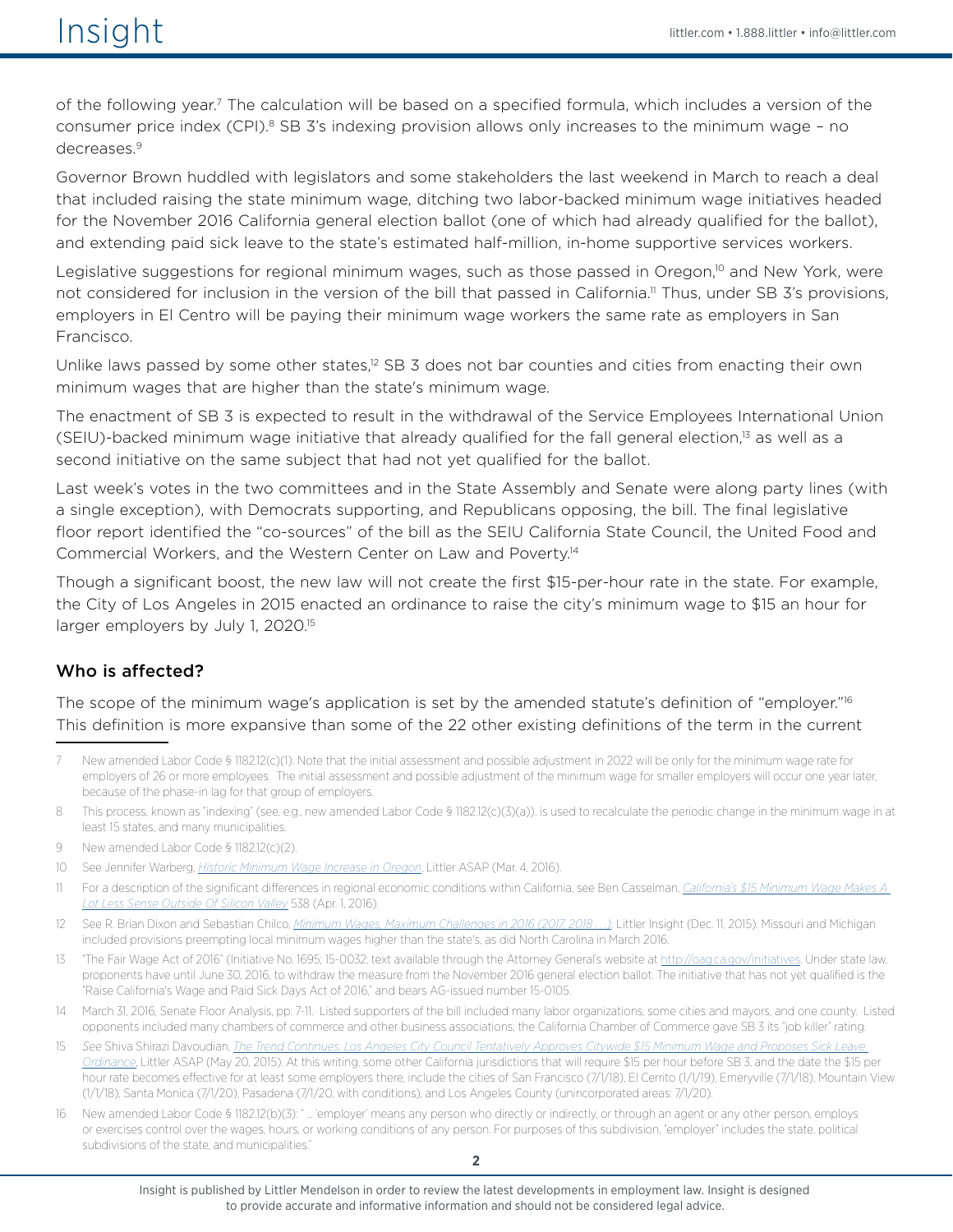Labor Code,<sup>17</sup> and includes entities that could be considered joint employers. There are no carve-outs in the definition of an employer for this new amended statute; public sector employers are included.

How much are the increases, and when are they implemented?

The bill sets two minimum wage rates, depending on whether an employer has 26 or more, or 25 or fewer, employees. The increases are delayed for one year for employers of 25 or fewer employees.<sup>18</sup>

| Date                   | 26 or More Employees | 25 or Fewer Employees  |
|------------------------|----------------------|------------------------|
| <b>January 1, 2017</b> | \$10.50              | \$10.00 (current rate) |
| <b>January 1, 2018</b> | \$11.00              | \$10.50                |
| <b>January 1, 2019</b> | \$12.00              | \$11.00                |
| <b>January 1, 2020</b> | \$13.00              | \$12.00                |
| <b>January 1, 2021</b> | \$14.00              | \$13.00                |
| <b>January 1, 2022</b> | \$15.00              | \$14.00                |
| January 1, 2023        | \$15.00              | \$15.00                |

#### Can these increases in the minimum wage be delayed for economic reasons?

Yes, but only the Governor can trigger the off-ramps, and only from 2017-2023. In addition, the Governor can only do so twice, based upon specified economic factors and certifications by the California Director of Finance.<sup>19</sup> If a minimum wage increase is suspended by this method, subsequent increase dates are postponed for an additional year.20

#### What about increases in the minimum wage after January 1, 2022?

Beginning in 2022 for employers with 26 or more employees, and in 2023 for employers with 25 or fewer employees, potential annual increases in the minimum wage for the following calendar year will be calculated by August 1 of each year by the Department of Finance.<sup>21</sup>

#### Are increases in the minimum wage automatic?

Yes, starting in 2023 for employers with 26 or more employees, and starting in 2024 for employers with 25 or fewer employees, *if* justified by the economic assessment formulas—unless a future Legislature passes, and the Governor signs, a bill providing otherwise.

#### When does the bill take effect?

As the bill had no urgency clause, it takes effect on January 1, 2017.

<sup>17</sup> *See*, e.g., Labor Code § 1509(b): "'Employer' means any person, partnership, corporation, association, or other business entity that employs 15 or more employees."

<sup>18</sup> New amended Labor Code § 1182.12(b)(1),(2).

<sup>19</sup> New amended Labor Code § 1182.12(d)(1)-(3).

<sup>20</sup> New amended Labor Code § 1182.12(d)(3)(D).

<sup>21</sup> New amended Labor Code § 1182(c)(1)-(3).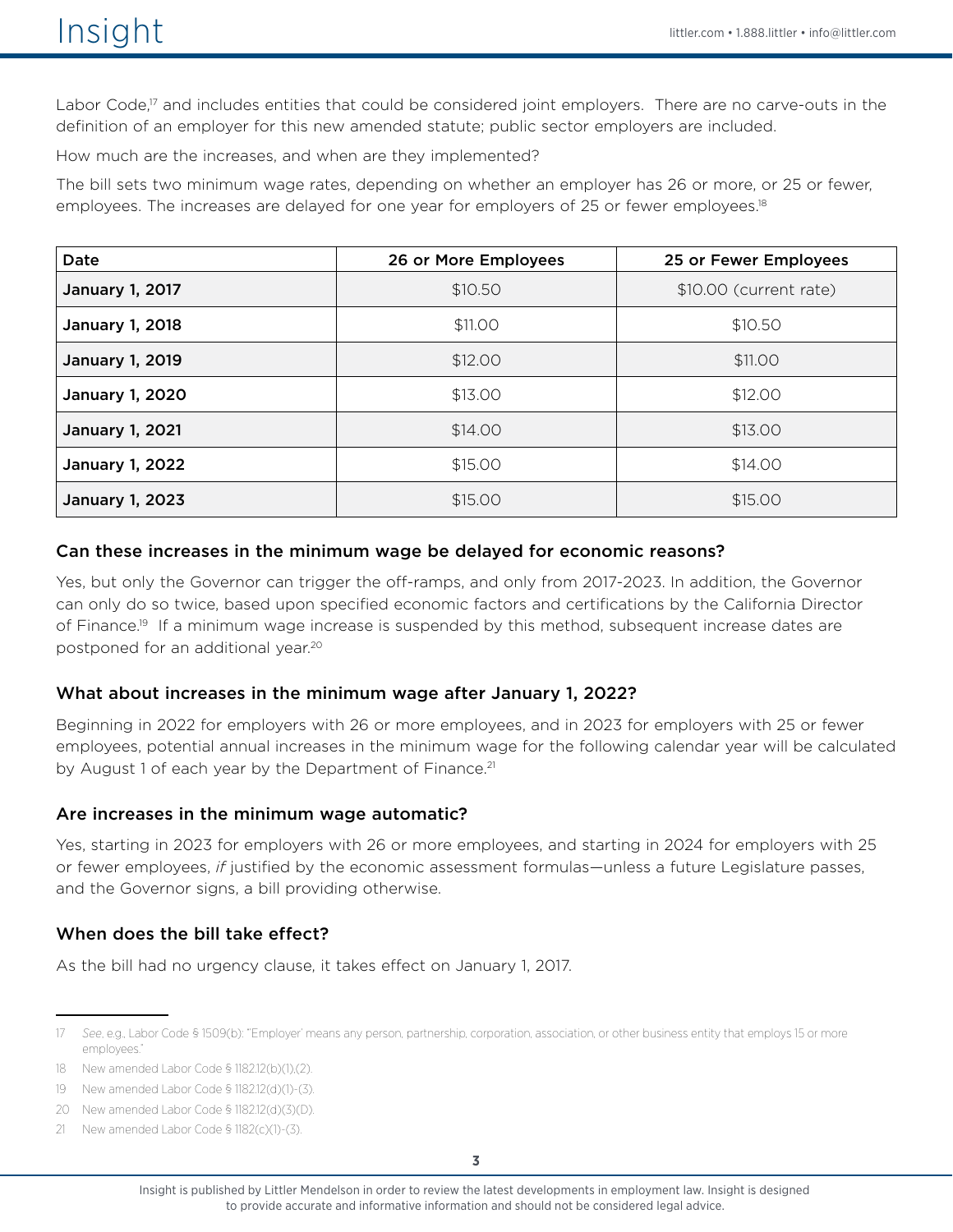## What else is in the bill?

SB 3 fulfilled a promise by the bill's author and supporters of 2013-2014's AB 1522 to extend the state's paid sick leave benefits to qualifying in-home supportive services (IHSS) workers, currently exempted from coverage.22 The application of the revised minimum wage takes effect for qualifying in-home supportive services workers on July 1, 2018.<sup>23</sup>

The amendments to the paid leave law also set out, for IHSS workers only, a new and different definition of the current statute's term "full amount of leave." This term now means 8 hours or 1 day of paid sick leave in each year of employment, calendar year, or 12-month period beginning July 1, 2018; 16 hours or 2 days once the minimum wage reaches \$13; and 24 hours or 3 days once the minimum wage reaches \$15.<sup>24</sup>

### Related changes

In addition to the minimum wage law itself, the increases impact other wage and hour requirements that are based on the state minimum wage. Some examples:

- To be exempt from state overtime laws, the salaries of executive, administrative, and professional employees, and private school teachers, must be no less than two times the state minimum wage for full-time employment (i.e., 40 hours per week).<sup>25</sup>
- Certain commissioned salespersons' earnings must exceed one-and-a-half-times the state minimum wage to be exempt from state overtime laws.<sup>26</sup>
- Employees paid on a piece-rate basis.<sup>27</sup>
- Certain employees, and sheepherders, can be required to provide and maintain hand tools and equipment customarily required by the trade or craft if their wages are at least two times the minimum wage.<sup>28</sup>
- Collective bargaining agreement-based exceptions for numerous California laws require that employees' regular hourly rate of pay not be less than 30% more than the state minimum wage.<sup>29</sup>

### Can the Legislature change any of this before 2022?

Yes. This is a legislative enactment, not a constitutional amendment. Thus, any future Legislature can amend, repeal, or otherwise tinker with any of these statutory changes at any time.

#### What Steps Can an Employer Take Now?

• Assess whether the business entity is considered an "employer," especially for employees who may be indirectly employed by the organization.

<sup>22</sup> Labor Code § 245.5(a)(3). March 31, 2016, Assembly Floor Analysis for SB 3, p. 5. Approximately 468,000 IHSS workers will be affected by this provision. March 31, 2016, Assembly Floor Analysis for SB 3, p. 4.

<sup>23</sup> See new amended Labor Code § 246(a)(2).

<sup>24</sup> See new amended Labor Code § 246(e)(1)-(3).

<sup>25</sup> Labor Code §515(a); see also Wage Orders, *e.g.*, Wage Order 4, Section A(1)(f), A(2)(g), A(3)(d); Labor Code §515.8(b)(3).

<sup>26</sup> *E.g.,* Wage Order 4, §3(D).

<sup>27</sup> *E.g.,* Wage Order 4, § 4(B).

<sup>28</sup> *E.g.,* Wage Order 4, § 9(B); Labor Code § 2695.2(b)(1)(sheepherders).

<sup>29</sup> Exemption from wage notice requirement (Labor Code § 2810.5(c)(3)); exemption from mandatory paid sick leave (Labor Code § 245.5(a)(1));exemption from meal period requirements in four specified industries or occupations: construction industry; commercial driver; security officers; electrical corporation, gas corporation, or local publicly owned electric utility (Labor Code § 512(e),(f)(1)-(4)); exemption from personnel records requirements (Labor Code § 1198.5(q) (4)); exemption from alternative workweek schedule requirements (Labor Code § 514; e.g., Wage Order 4, §3(I)).